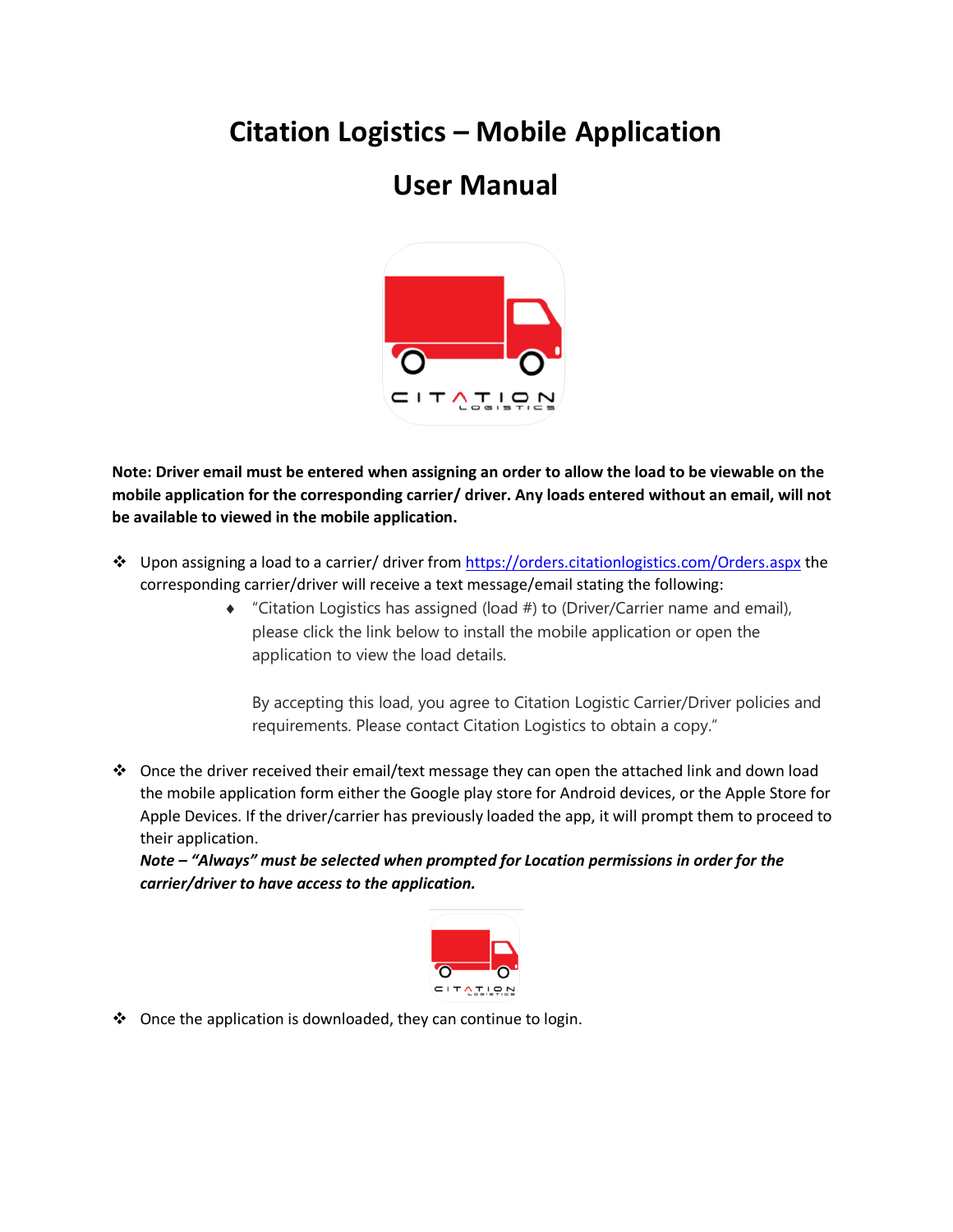➢ Previously created account – Carrier/Driver will simply be able to login from the prompted login screen. Citation Mobile

| Citation Mobile | Cancel                                                                                                                                                                     |
|-----------------|----------------------------------------------------------------------------------------------------------------------------------------------------------------------------|
| Login           | Sign in with your existing account<br><b>Email Address</b><br>Email Address<br>Password Forgot your password?<br>Password<br>Sign in<br>Don't have an account? Sign up now |

➢ New User - If this is the carrier/drivers first time using the application, they will need to select the "Sign up Now" link. The user can choose to sign up with a phone number or email. This link will prompt them to create an account.

*Note: The driver/carrier must register using the same email or phone number they received their notification. Registering with any other information may result in the user not having access to assigned loads.*

| Cancel                 |  |
|------------------------|--|
|                        |  |
|                        |  |
|                        |  |
|                        |  |
| <b>Email Address</b>   |  |
| Email Address          |  |
| Send verification code |  |
| New Password           |  |
| New Password           |  |
| Confirm New Password   |  |
| Confirm New Password   |  |
| Given Name             |  |
| Given Name             |  |
| PhoneNumber            |  |
| PhoneNumber            |  |
|                        |  |
| Cancel<br>Create       |  |

■ Once they have entered their information, the application will prompt a "Verify Code" Button. The driver/carrier must click this button to proceed.

| Cancel                       |
|------------------------------|
|                              |
|                              |
|                              |
| Email Address                |
|                              |
| Verification code            |
| Verification code            |
| Verify code<br>Send new code |
| New Password                 |
|                              |
| Confirm New Password         |
|                              |
| Given Name                   |
| <b>The Class</b>             |
| PhoneNumber                  |
|                              |
| Create<br>Cancel             |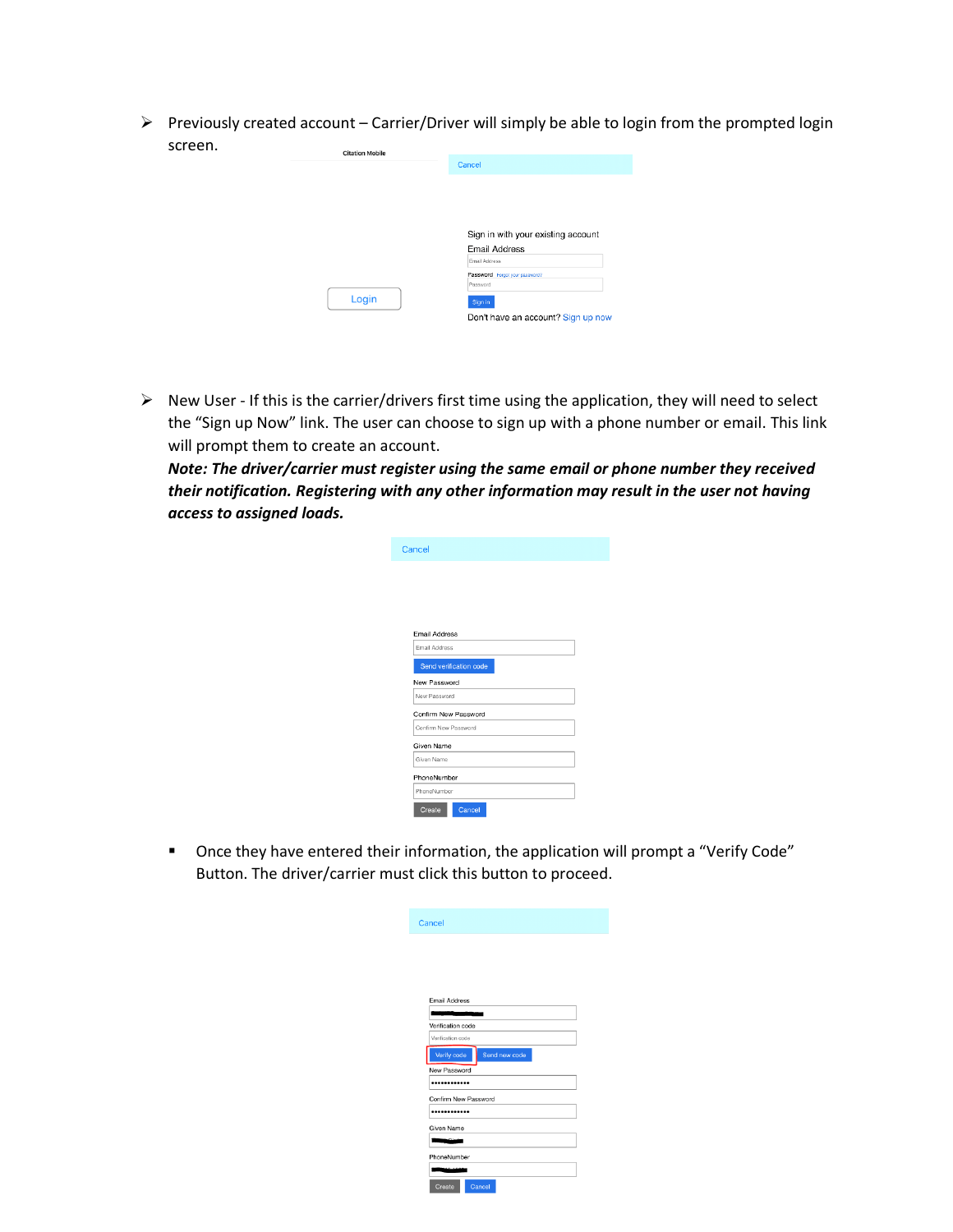**■** The "verify Code" button will send a verification email containing a 6-digit code to the email or phone number that was entered during the sign-up Process. To proceed, the user must enter the verification code contained in the email.

|             | Citation Logistics account email verification code $\sum$ Inbox x                                                                                       |                                                                                                  |  |  |  | 乙 |
|-------------|---------------------------------------------------------------------------------------------------------------------------------------------------------|--------------------------------------------------------------------------------------------------|--|--|--|---|
| $\triangle$ | Microsoft on behalf of Citation Logistics <msonlineservicesteam@microsoftonline.com><br/>to <b>Committee</b></msonlineservicesteam@microsoftonline.com> | 12:31 PM (3 hours ago) ☆ ←                                                                       |  |  |  |   |
|             |                                                                                                                                                         | Verify your email address                                                                        |  |  |  |   |
|             |                                                                                                                                                         | Thanks for verifying your <b>Continues Committee and</b> account!<br>Your code is: <b>BENDER</b> |  |  |  |   |
|             |                                                                                                                                                         | Sincerely.<br>Citation Logistics                                                                 |  |  |  |   |
|             | <b>B</b> Forward<br><br>keply                                                                                                                           |                                                                                                  |  |  |  |   |

- "Send New Code" button is available should they not receive the email.
- "Cancel" will bring the carrier/driver back to the registration screen where they can change their email or make additional edits to their registration before continuing again.
- ➢ Forgot Password For users that need to reset their password, the "Forgot Password" link is available.
	- **■** The system will run through a series of prompts requesting information to reset their password.
	- First they will need to verify their email, which will then send an email verification containing a 6-digit verification number that will be required to proceed.



• Once they enter the verification number found in their email, the application will let them know their email address has been verified successfully, and allow the user to Change their registered email address or Continue to reset their password.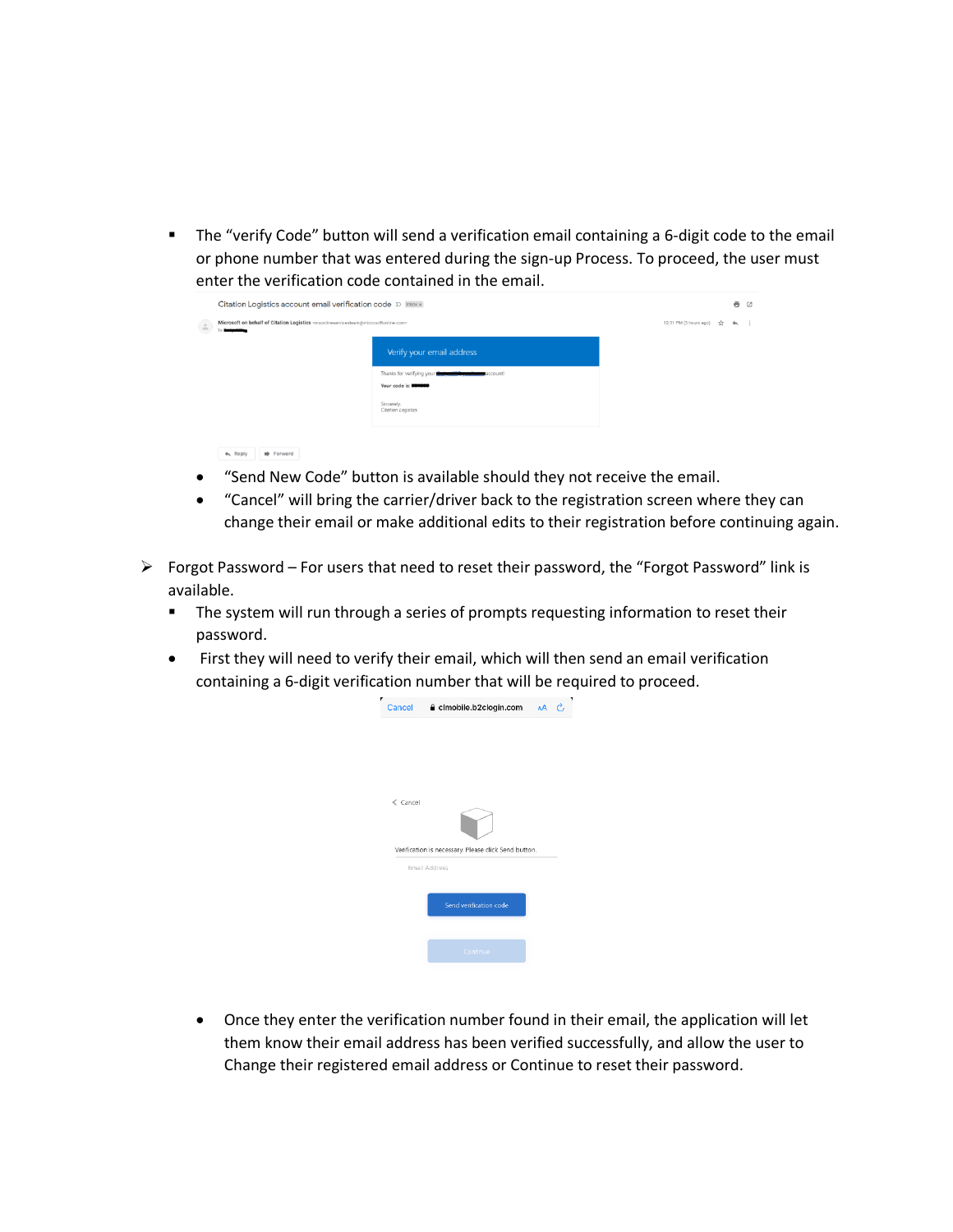| a cimobile.b2clogin.com<br>AÅ<br>$\mathcal{C}_{\ell}$<br>Cancel        | a cimobile.b2clogin.com<br>Cancel<br>AA |
|------------------------------------------------------------------------|-----------------------------------------|
| $\zeta$ Cancel                                                         | $\leq$ Cancel                           |
| E-mail address verified. You can now continue.<br>craigntiff@gmail.com |                                         |
| Change e-mail                                                          | New Password                            |
|                                                                        | Confirm New Password                    |
| Continue                                                               | Continue                                |

• Once their password has been successfully reset, the application will prompt them back to the Login screen.



❖ Once Logged into the system, the application will show the "Load" screen. Here any assigned loads will be displayed.

*Note: While using the application, for Android users should the back buttons on your phone, where apple users, will use the back links provided at the top left of the application.*

|                 | Loads                                        |            |        |
|-----------------|----------------------------------------------|------------|--------|
|                 |                                              |            | Logout |
| Shipment #45051 |                                              |            |        |
| Weight          | Commodity                                    | <b>BOL</b> |        |
| 25000 lbs.      | <b>JLG 600S</b>                              | LCS        |        |
|                 | Pickup SUNBELT RENTALS PC767 (ST LOUIS, MO)  |            |        |
|                 | Delivery SUNBELT RENTALS PC367 (DE PERE, WI) |            |        |
|                 |                                              |            |        |
|                 | Load Type 48' Flat Only (Air Ride)           |            |        |
|                 | Shipment #45052                              |            |        |
| Weight          | Commodity                                    | <b>BOL</b> |        |
| 8100 lbs.       | 150 KW HEATERS LCS                           |            |        |
|                 | Pickup C ON SITE MFG (AUSTIN, IN)            |            |        |
|                 | 10/25/19 8:13AM                              |            |        |
|                 | Delivery TRANS-RENTAL SERVICES (YORK, PA)    |            |        |
|                 |                                              |            |        |
|                 | Load Type STEP DECK PARTIAL                  |            |        |
|                 |                                              |            |        |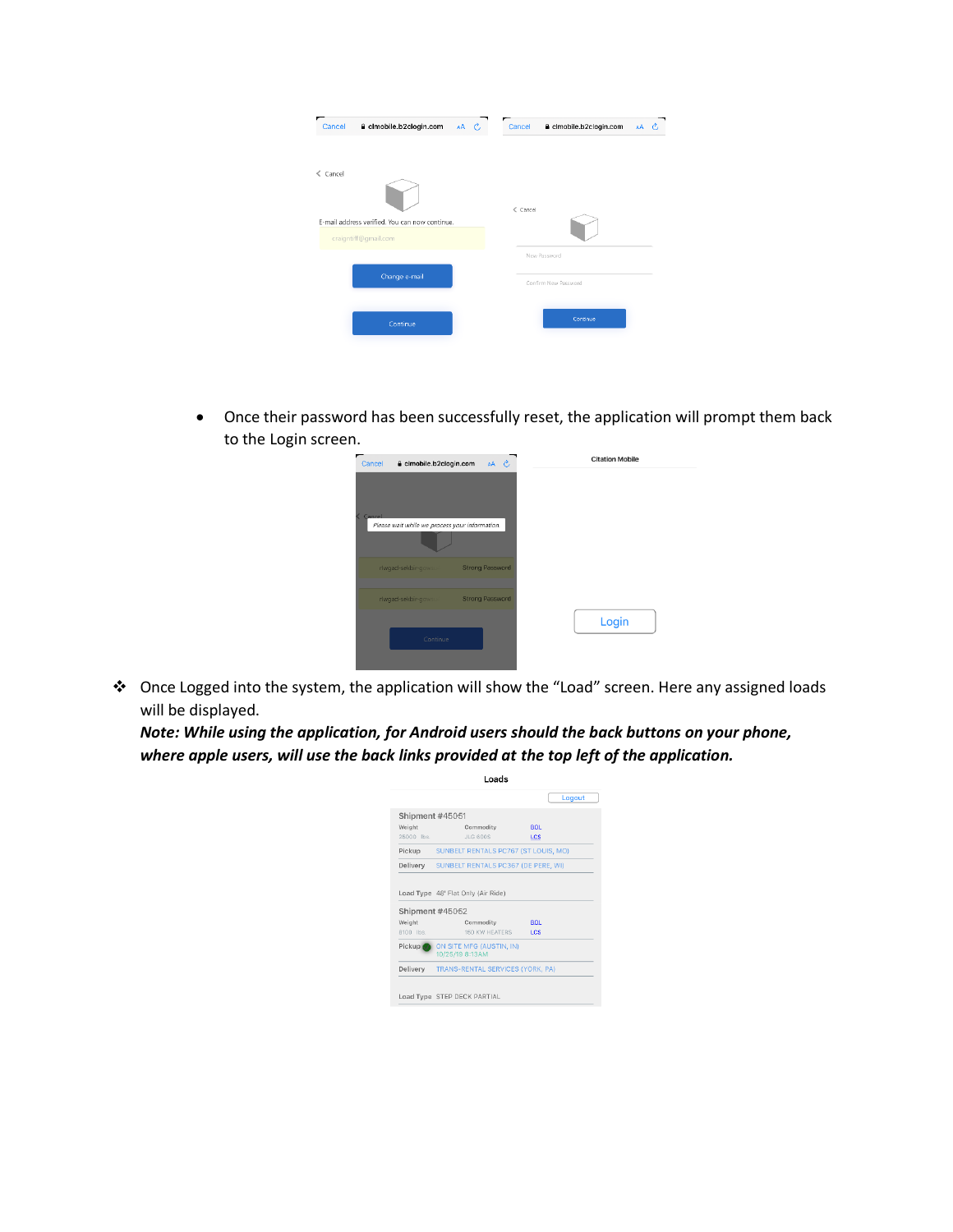$\triangleright$  For additional informaiton, the carrier/driver can just click the corresponding load. The application will open the Shipment Details screen. Here the carrier/driver will be able to view all of the load pick up and delivery details, as well as any additional notes enterd on the Load. They will also be able to click links to view the load BOL or Load Confirmation Sheet.

|                          |                                               |                                                             | ◀ CitationMobile                                                                         |                                                                                                                                  | . | ◀ CitationMobile                                                                          | $\cdots$                                                                                                                                                                                                             |
|--------------------------|-----------------------------------------------|-------------------------------------------------------------|------------------------------------------------------------------------------------------|----------------------------------------------------------------------------------------------------------------------------------|---|-------------------------------------------------------------------------------------------|----------------------------------------------------------------------------------------------------------------------------------------------------------------------------------------------------------------------|
| Loads<br>Shipment #45051 |                                               | Ò<br><b>△</b> orders.citationlogistics.com                  |                                                                                          | Ċ<br><b>■</b> orders.citationlogistics.com                                                                                       |   |                                                                                           |                                                                                                                                                                                                                      |
| Shipment #45051          |                                               |                                                             |                                                                                          |                                                                                                                                  |   |                                                                                           |                                                                                                                                                                                                                      |
| Weight<br>25000 lbs.     | Commodity<br><b>JLG 600S</b>                  | <b>BOL</b><br><b>LCS</b>                                    | LOAD#: 30100<br>DATE: 10160015                                                           | Currier Name: KNP TRAVEPORT<br>Trailer A:<br><b>Bill of Lading</b><br><b>Driver Name:</b>                                        |   | <b>LOAD#: 30100</b><br>DATE: 19702015                                                     | Currier Name: JOIP TRAVERORT<br><b>Trailer A</b><br><b>Bill of Lading</b><br><b>Driver Name:</b>                                                                                                                     |
| Pickup                   | SUNBELT RENTALS PC767 (ST LOUIS, MO)          |                                                             | Company: SUNBELT RENTALS PCTOT                                                           | Pickup<br>Contact:                                                                                                               |   |                                                                                           | Plotter                                                                                                                                                                                                              |
| <b>Details</b>           |                                               |                                                             |                                                                                          | <b>Pickup Ente 1019/2015</b><br>Notes: 6HA-3 PM                                                                                  |   | Company: SUNDELT RENTALS PCTET                                                            | Contact:<br>Pickup Date 10/15/2015<br>Notes: 6AM - 37M                                                                                                                                                               |
|                          |                                               |                                                             | Company: SUNBELT RENTALS PC367                                                           | <b>Delivery</b><br>Contact:                                                                                                      |   | Company: GUNDELT RENTALS PCD61                                                            | <b>Certificants</b><br>Contact:                                                                                                                                                                                      |
| Delivery                 | SUNBELT RENTALS PC367 (DE PERE, WI)           |                                                             | Address                                                                                  | Delivery Date: 10/20/2015 09:00 AM<br>Notes: NO EXCEPTIONS                                                                       |   |                                                                                           | Delivery Date: 10/20/2015 09:00 AM                                                                                                                                                                                   |
| <b>Details</b>           |                                               |                                                             |                                                                                          |                                                                                                                                  |   |                                                                                           | <b>Notes: NO EXCEPTIONS</b>                                                                                                                                                                                          |
|                          |                                               |                                                             | OTY WEIGHT DESCRIPTION                                                                   | Commodity Description                                                                                                            |   |                                                                                           | Commodity Description                                                                                                                                                                                                |
|                          |                                               |                                                             |                                                                                          |                                                                                                                                  |   | <b>WEIGHT DESCRIPTION</b><br>ory.                                                         |                                                                                                                                                                                                                      |
|                          | Load Type. 48' Flat Only (Air Ride)           |                                                             |                                                                                          |                                                                                                                                  |   |                                                                                           |                                                                                                                                                                                                                      |
| Notes                    |                                               |                                                             |                                                                                          |                                                                                                                                  |   |                                                                                           |                                                                                                                                                                                                                      |
|                          |                                               |                                                             |                                                                                          | Opsignee must sign here verifying the load delivered without damage Name.<br>Date                                                |   |                                                                                           |                                                                                                                                                                                                                      |
| & LOAD DETAIL !!!**      |                                               | ** DRIVER MUST CALL <b>105-0-4-0000</b> FOR PICK UP NUMBERS |                                                                                          | This is required for payment!!!!<br>"CONVERSION CALL MILATURES FOR FICKLUP NAMED IN A LOND OF TALL W"                            |   | Cosignee must eign here verifying the load definered without damage Name.                 | Date<br>This is required for payment !!!                                                                                                                                                                             |
|                          |                                               |                                                             |                                                                                          | CHANG FIRE SINGERS ARE REQUIRED FOR LOADING<br>THIS ENVIRONMENT MAKE PROPER PRE WHEN JACKED HARD HAT JAPTEY GLASSES, ROOTER      |   |                                                                                           | "DRIVER MUST CALL Bell-ero (CS) FOR PIDCUP NUMERIES LOAD OF TALIT"<br>TAMPELAND GOODERS ARE GEOLOGICO COR LOADING                                                                                                    |
|                          | *CHAINS AND BINDERS ARE REQUIRED FOR LOADING* |                                                             |                                                                                          | ANY CHANGES TO PICK UP OR DELINERY MUST BE VERIFIED THROUGH THIS OFFICE<br>SIGNED SHEREDS ON A CELARAGE IS DESIGNED FOR PHYSICIT |   |                                                                                           | "ALL DRIVERS MUST HAVE PROFITS FRE WHEN LOADING AWARD HAT EATTEY OLASSES, ROOTEY<br>WWW. CHANGES TO PICKUP OR DELIVERY WUST BE VERFEED THROUGH THIS OFFICE<br>"SGNED SHIPPERS BILL OF LADING IS REQUIRED FOR PAYMENT |
|                          | (HARD HAT, SAFTEY GLASSES, BOOTS)**           | ** ALL DRIVERS MUST HAVE PROPER PPE WHEN LOADING            |                                                                                          |                                                                                                                                  |   |                                                                                           |                                                                                                                                                                                                                      |
| THROUGH THIS OFFICE*     |                                               | "ANY CHANGES TO PICK UP OR DELIVERY MUST BE VERIFIED.       | Freightbills submitted for                                                               | Driver Signature:                                                                                                                |   | Freight bills submitted by                                                                |                                                                                                                                                                                                                      |
| FOR PAYMENT*             | *SIGNED SHIPPERS BILL OF LADING IS REQUIRED   |                                                             | CITATION LOGISTICS, LLC<br>P.O. Box 79<br><b>GROOM LA HORSE</b><br><b>MAIL: 641-8211</b> | <b>Shipper Signature:</b><br>Delivery Signature:                                                                                 |   | <b>CITATION LOGISTICS, LLC</b><br>P.O. Box 70<br><b>Skiel, LA 70459</b><br>(495) 641-8233 | <b>Driver Signature:</b><br><b>Shipper Bigrahum</b><br><b>Delivery Stensburg</b>                                                                                                                                     |
|                          |                                               |                                                             |                                                                                          |                                                                                                                                  |   |                                                                                           |                                                                                                                                                                                                                      |

❖ To check in for a load, please click the "Details" button on the Shipment details screen under the corresponding "Pickup" or "Delivery" option. This will open the additional options screen. Here the driver can check in, or take pictures of their load, or additional documentation related to their load. The carrier can also track last location from this screen.

| $\zeta$ Back | Shipment #45051                                |  |  |  |  |
|--------------|------------------------------------------------|--|--|--|--|
|              | <b>SUNBELT RENTALS PC767 (ST</b><br>LOUIS, MO) |  |  |  |  |
|              | Check In<br><b>Undo Check In</b>               |  |  |  |  |
|              |                                                |  |  |  |  |
|              | <b>Last Location</b>                           |  |  |  |  |
|              | Other Photo<br>Doc Photo                       |  |  |  |  |
|              | Pickup Photo DropOff Photo                     |  |  |  |  |

- $\triangleright$  Check in Allows a driver to check in on a load, and records the location at the time of check-in, and sets a date and time of the check in.
- $\triangleright$  Undo Check In Removes the last check in for the driver.